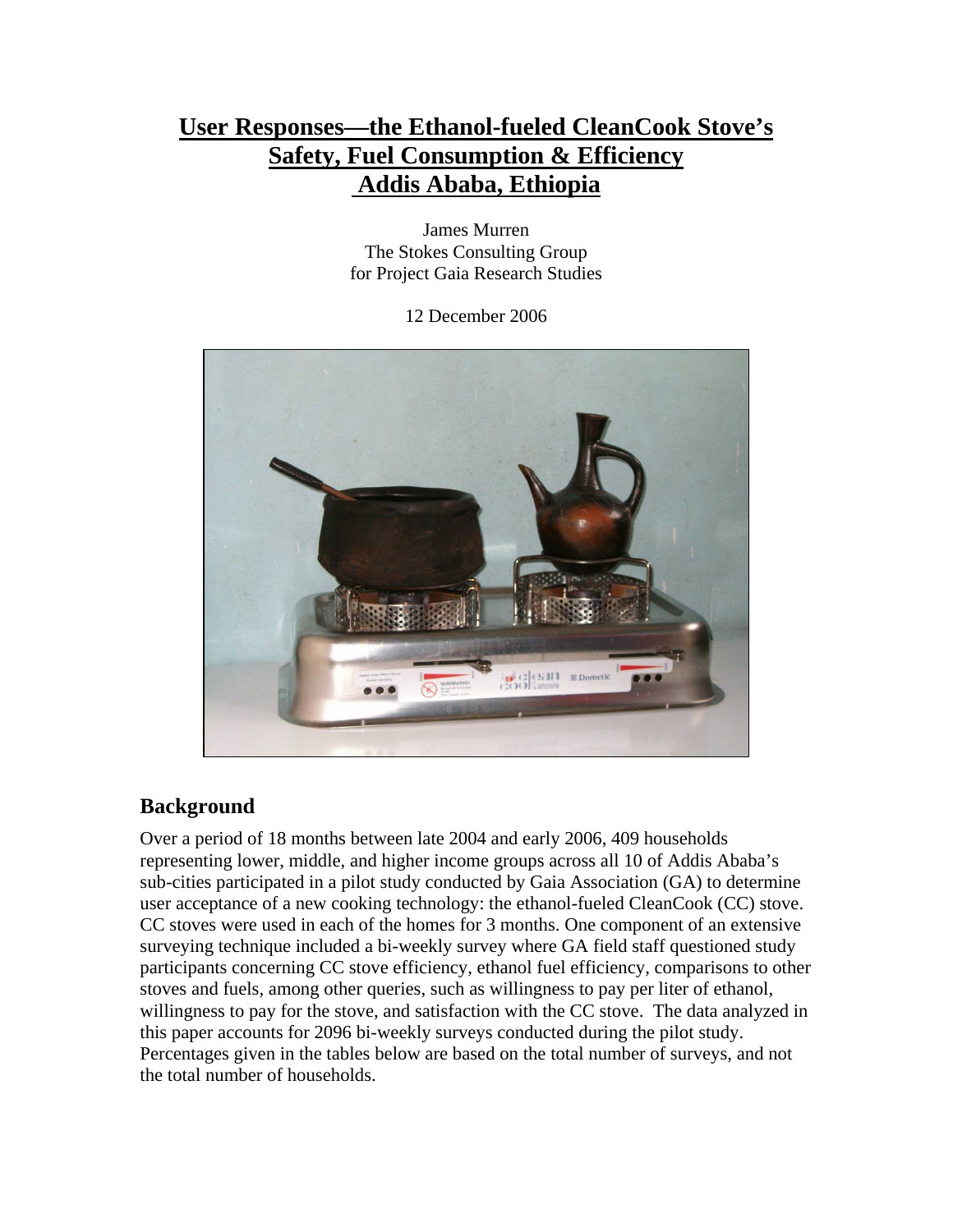The purpose of this paper is to better understand user perception of overall ethanol and CC stove safety, their safety compared to other fuels and stoves, most specifically the kerosene stove, and to gain insight into fuel consumption rates from a qualitative viewpoint. Bi-weekly data is presented in 2 sections: Ethanol as a Cooking Fuel and CleanCook Stove Performance and Safety. Ethanol as a Cooking Fuel is broken down into four sub-groups represented by the following data tables: Overall Safety of Ethanol as a Cooking Fuel, Safety of Ethanol versus Kerosene, Overall Quality of Ethanol as a Cooking Fuel, and Quality of Ethanol versus Kerosene.

CleanCook Stove Performance and Safety is also divided into four sub-groups, which are represented by the following data tables: CleanCook Stove Fuel Consumption Efficiency, CleanCook Stove Fuel Efficiency compared to Other Stoves, CleanCook Stove replacement of Kerosene Stove During Study, and Why Kerosene Stove in use while CleanCook Stove in the Home.

Lastly, CleanCook stove user satisfaction is discussed, followed by a general discussion highlighting key findings of the study.

## **Ethanol as a Cooking Fuel**

When asked, "How would you rate the overall safety of ethanol," 66.6% of households responded with "Very Safe," 32.1% said "Safe," 0.1% was stated for both "Unsafe" and "Very Unsafe," and 1.1% of the surveys did not have a response filled in. Nearly 99% of surveys showed that Addis Ababa households consider ethanol as a safe cooking fuel. (See Table 1)



**Table 1: Overall Safety of Ethanol as a Cooking Fuel** 

When compared to kerosene as a cooking fuel, households were given four responses to choose from when asked, "How would you rate the overall safety of ethanol compared to kerosene?" 95% of surveys selected "Safer," 3.1% had "The Same" checked off, 1.1%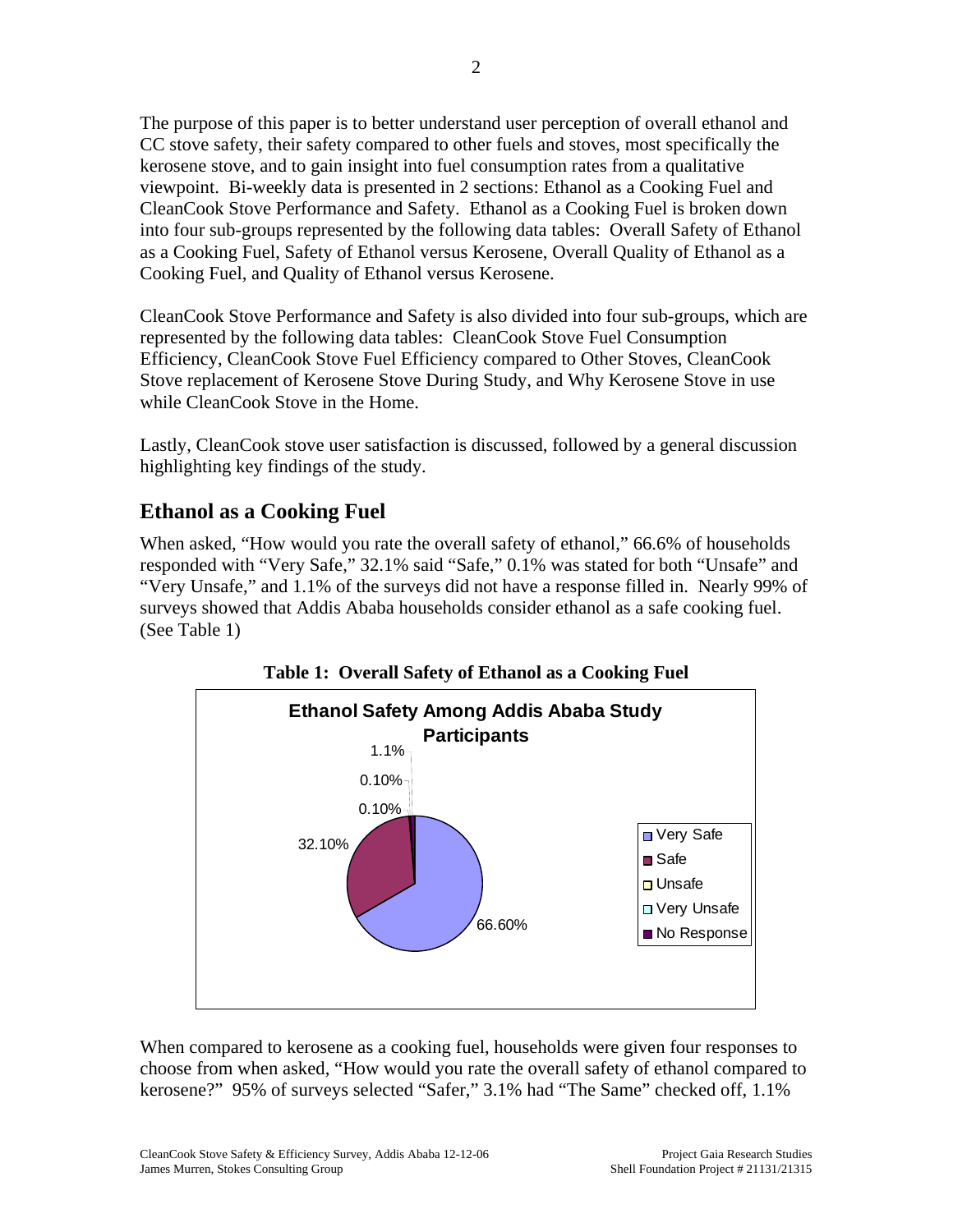had no response given. Only 0.8% of surveys stated that ethanol was "Less Safe" than kerosene. (See Table 2)



**Table 2: Safety of Ethanol versus Safety of Kerosene as a Cooking Fuel** 



*It is a really safe stove. We feel less anxious when using the stove. When we were using kerosene we always had to stay close by as we always expected there to be an accident but nowadays I confidently use the new Clean Cook Stove. –Halima, Yeka subcity*

"How would you rate the overall quality of the ethanol fuel," was asked of the study participants. 67.1% responded "Very High," 31.3% said "High," 1.1% of surveys did not have a response, and .40% and .10% were given for "Low" and "Very Low" respectively. Greater than 98% of surveys considered ethanol to be a high quality cooking fuel, and less than a percent considered it a low quality cooking fuel. (See Table 3)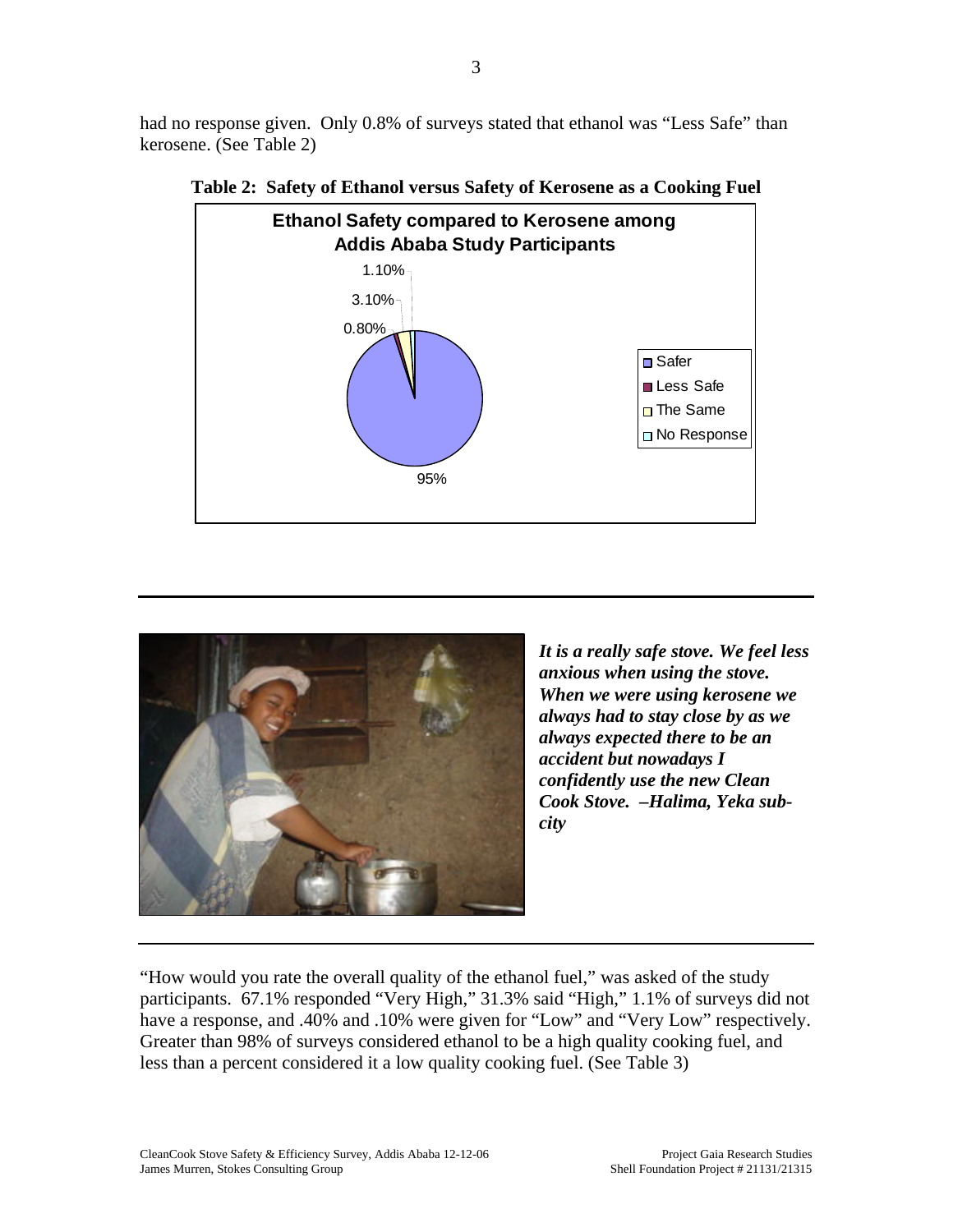

**Table 3: Overall Quality of Ethanol as a Cooking Fuel** 

Comparing the quality of ethanol to kerosene as cooking fuels, "How would you rate the overall quality of the ethanol fuel compared to kerosene," found that 94.9% of surveys listed a "Higher" response, 3.5% said "The Same," and no response was given for 1.1% of the surveys. Less than one percent, only 0.5% of the 2096 surveys considered ethanol a "Lower" quality cooking fuel than kerosene. (See Table 4)

**Table 4: Quality of Ethanol versus Kerosene as a Cooking Fuel** 



### **CleanCook Stove Performance and Safety**

When asked, "How would you rate the fuel consumption of the CleanCook stove," 13.7% of surveys responded "Very Efficient," 53.4% answered "Efficient," 31.6% offered "Inefficient," and 1.3% of surveys did not have a response. Not one survey rated the fuel consumption of the CC stove as "Very Inefficient." (See Table 5)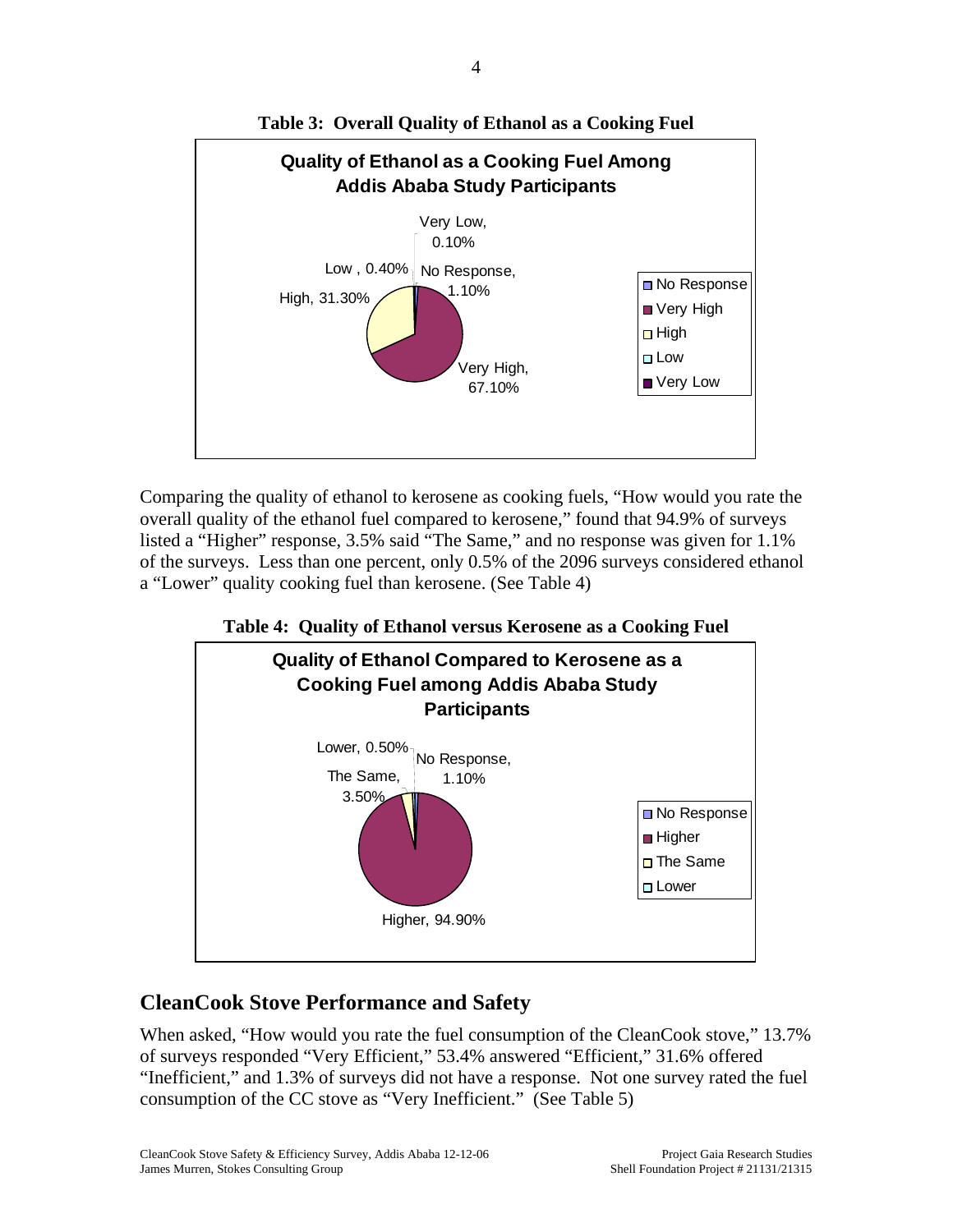

**Table 5: CleanCook Stove Fuel Consumption Efficiency** 

Study households were questioned regarding the fuel efficiency of the CC stove versus the other common stoves they use to meet daily cooking needs: "How would you rate the overall fuel efficiency of the CC stove compared to other stoves?" 39.4% considered the CC "Much More Efficient," 37.9% "More Efficient," while 17.8% of surveys gave a "Less Efficient" response and 2.7% were "Much Less Efficient." 2.2% of surveys did not have a response. (See Table 6)



*I found this stove more efficient in terms of using fuel, time saving, even we are able to do other tasks at the same time as using this stove. About 3 hours a day is saved for me by using the CleanCook Stove. --Wesene, Yeka Sub-city*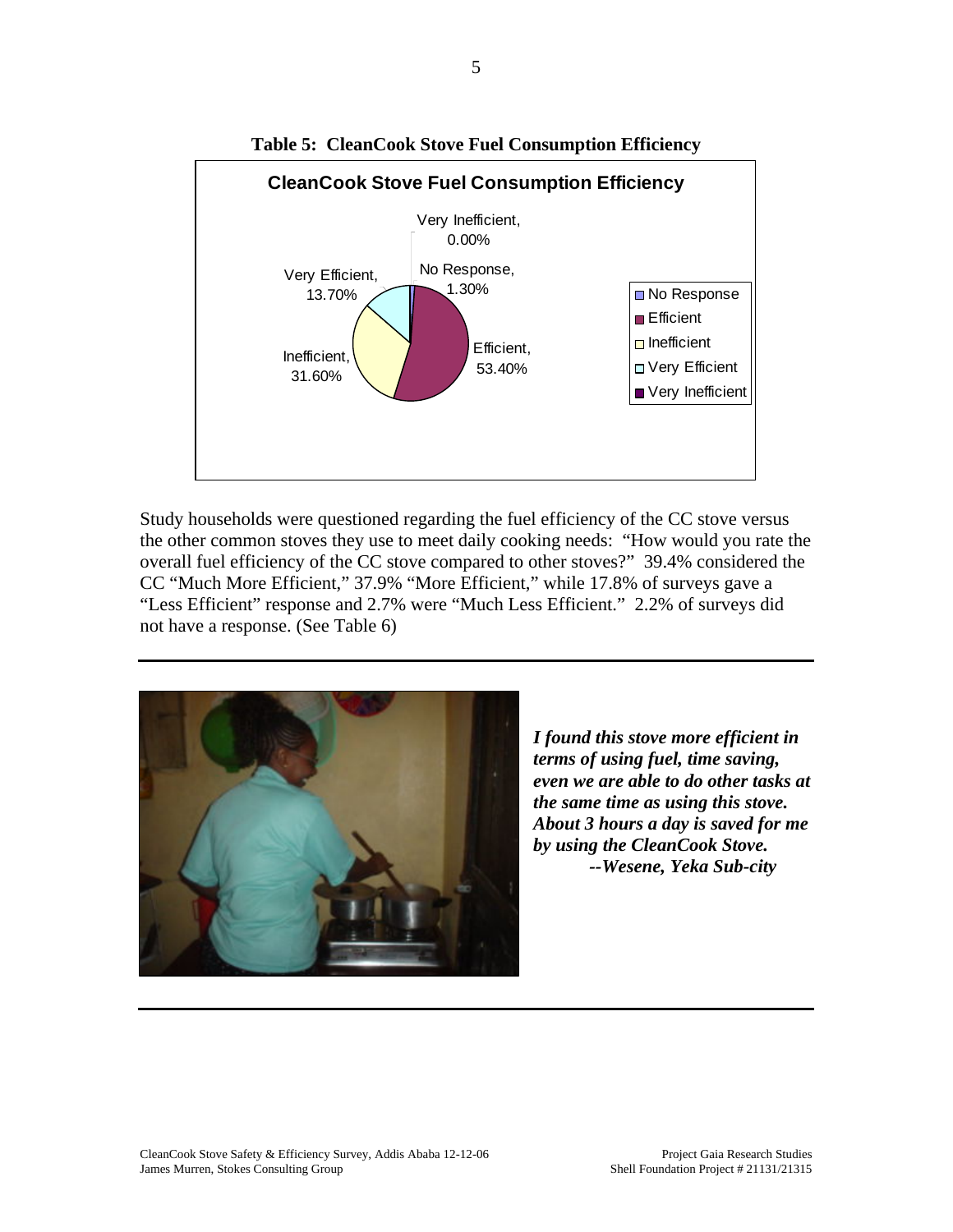



A "Yes" or "No" response was given when questioned about the use of kerosene stoves when the CC stove was in the home. Of those households that used a kerosene stove before the study, 74.6% of surveys stated that they did not use, "No," the kerosene stove in combination with the CC stove. 23.6%, "Yes," did use the kerosene stove while the CC stove was in the home. 1.8% of surveys did not have a response. (See Table 7)



*Before I used the China Kerosene Stove and Charcoal Stoves. I used the former one [kerosene] because it was fast, and I preferred the charcoal stove when I prepare coffee because it is slow. But now, I use the CleanCook Stove for both, because I can make it cook fast and adjust it to cook slow. So I like the CleanCook because it substitutes the previous stoves that I used before. –Getenesh, Bole Sub-city*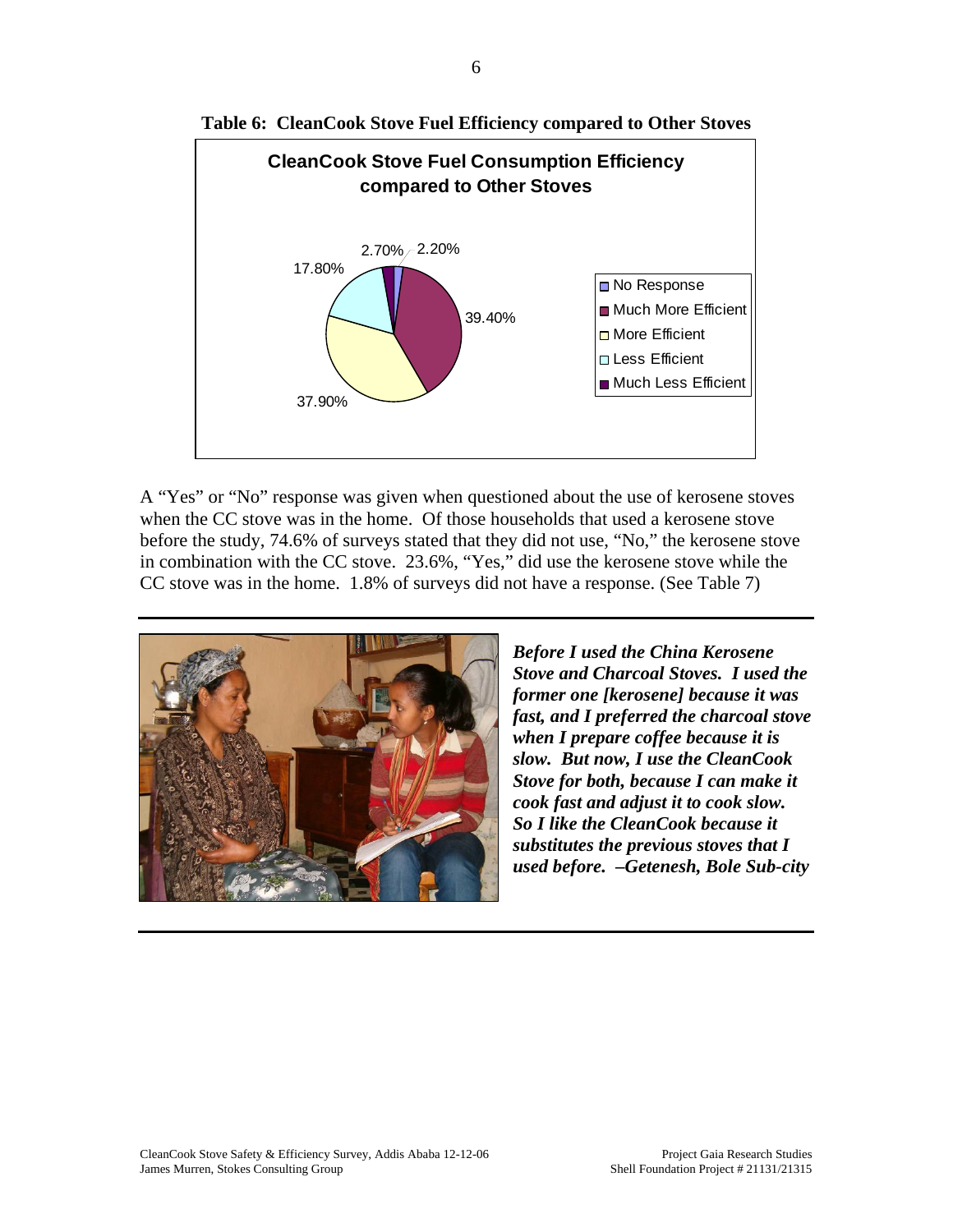

**Table 7: CleanCook Stove replacement of Kerosene Stove During Study** 

Several reasons were given for using the kerosene stove when the CC stove was in the home: 67.5% of households said they used the kerosene stove only because they had "Run Out of Ethanol." During the first month of CC stove use, participants were allotted 5 liters of ethanol per week. For bigger families, this sometimes was not a sufficient amount. Also, political instability hindered ethanol distribution in some of the sub-cities, and the ethanol delivery from the supplier was not always consistent.

21.2% of those that continued using their kerosene stove along with the CC stove responded that "Additional Cooking" needs were met with the kerosene stove. 5% said it was "Easier to Obtain Kerosene Fuel." Ethanol was available only through Gaia Association and was provided through the local *kebele* offices each Monday when Gaia Association staff was present, sometimes resulting in schedule conflicts with a few households.

6.3% of households gave "Other" reasons for using their kerosene stove: to save ethanol fuel for cooking big meals, to boil water, to make tea and coffee, initial unfamiliarity with the CC stove, among others. (See Table 8)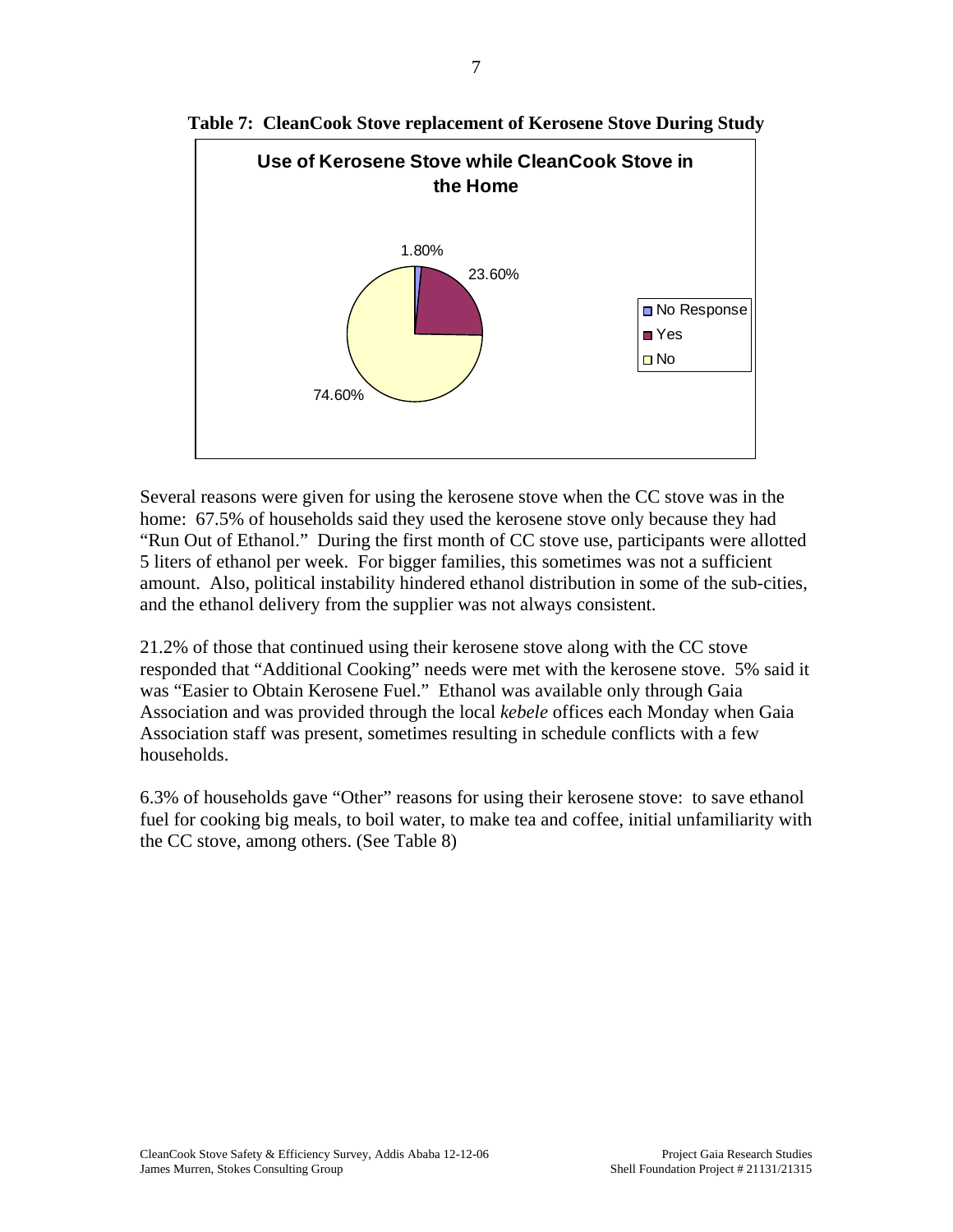



#### **CleanCook Stove User Satisfaction**

Households were asked to consider several factors when determining their overall satisfaction with using the CC stove: ease of use, fuel efficiency, stove safety, easy to clean, size, lighting the stove, smoke emissions, heat/burner regulator, stove quality. 97.4% responded "Yes" when asked, "Are you satisfied with the CC stove?" 2.1% of surveys did not have a response, and only 0.5% of the 2096 surveys had a negative response, "No," to CC stove-user satisfaction. (See Table 9)



**Table 9: Overall Satisfaction with the Ethanol-fueled CleanCook Stove**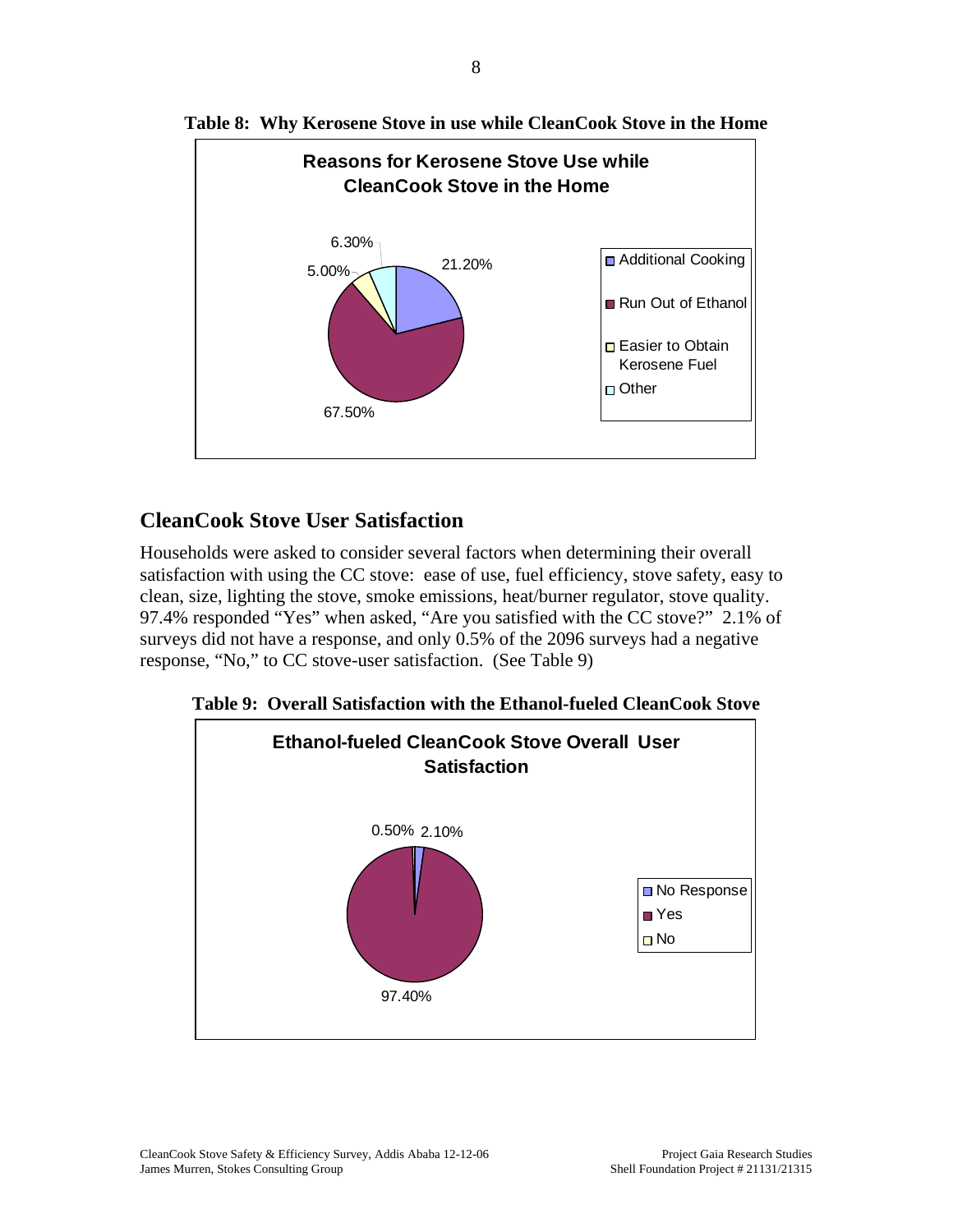

*"During the rainy season, we use the charcoal stoves for heating the home, but it has smoke and danger due to the carbon monoxide of the charcoal. After I turn on the CleanCook Stove, I can put the pots on the stove immediately because it has no smell. But the charcoal stove has smoke when I light the stove; after the smoke dissipates, I put the pots on the stove. Another problem with the charcoal stove is that it takes too much time to prepare meals.***" --Aster, Bole Sub-city Yoseph and his mother Aster** 



**Yoseph using the CleanCook Stove**

*"It has no danger as compared with other stoves. All of the women in the home use the stove, and one of my sons [Yoseph] also uses the stove, especially for preparing his own breakfast and preparing tea."* 

 *--Aster*